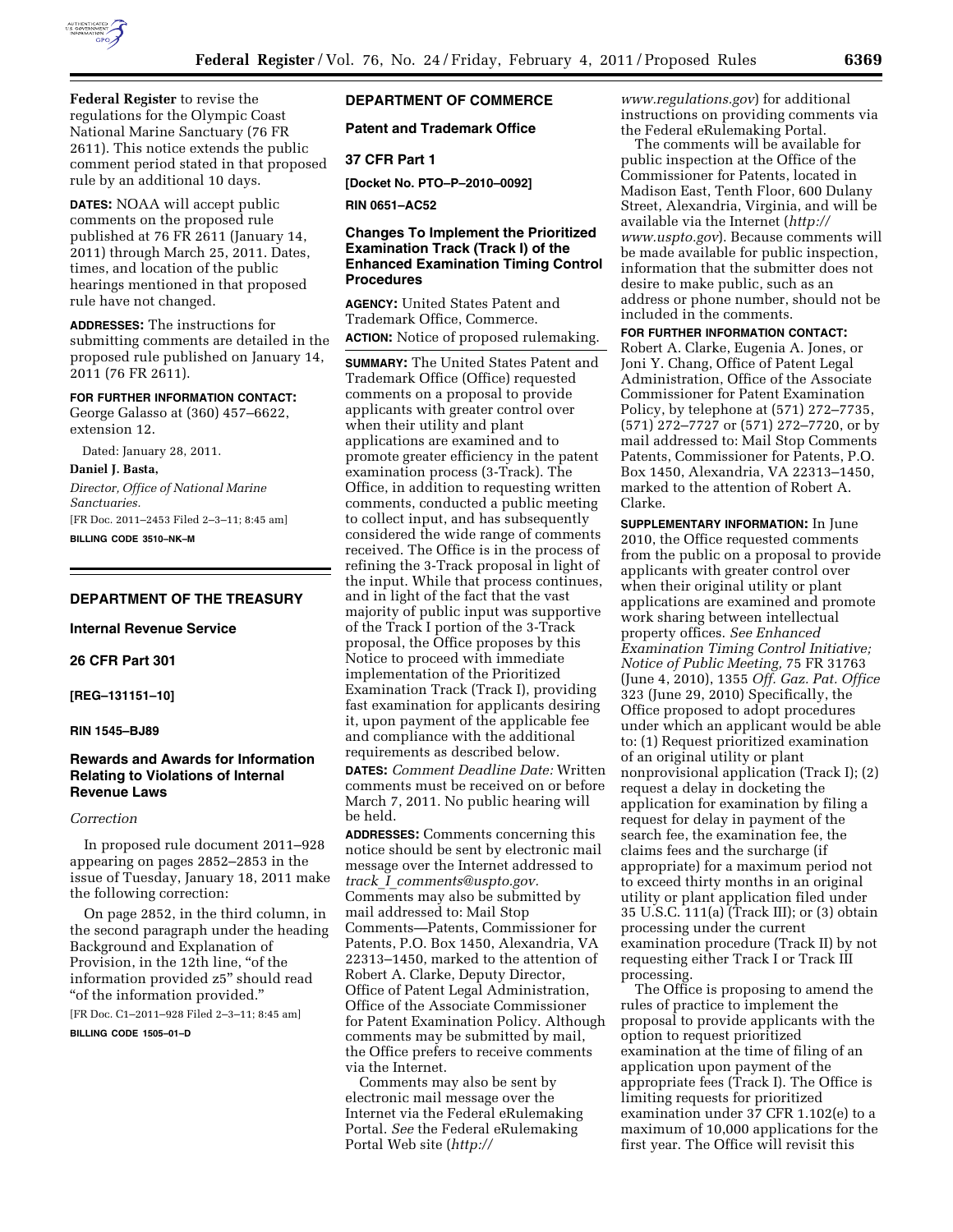annual cap at the end of the year to evaluate what the appropriate maximum should be, if any.

The Office is also in the process of developing proposed changes to the rules of practice to provide applicants with the option to request a delay in docketing the application for examination by filing a request for delay in payment of the search fee, the examination fee, the claims fees and the surcharge (if appropriate) for a maximum period not to exceed thirty months in an original utility or plant application filed under 35 U.S.C. 111(a) (Track III).

The Office is proposing changes to rules of practice to implement the option to request prioritized examination of an application (Track I) at this time and separately from a proposal to implement Track III so that applicants who want to make use of this option will be able to do so as quickly as possible. The following proposed changes that were considered in the notice published in June of 2010 are *not*  being proposed in this rule making: (1) The provision that requires applicant to file a copy of the search report (if any), a copy of the first office action from the foreign office and an appropriate reply to the foreign office action when requesting prioritized examination or to obtain processing under the current procedure; and (2) the provision for requesting a supplemental search from a participating intellectual property granting office.

*Prioritized Examination of a utility or plant patent application:* For some applicants with a currently financed plan to commercialize or exploit their innovation or a need to have more timely examination results to seek additional funding, more rapid examination is necessary. While some programs are currently available to prioritize applications (*e.g.,* the accelerated examination program and the petition to make special program), some applicants neither want to perform the search and analysis required by the accelerated examination program nor can they seek special status based on the conditions set forth in 37 CFR 1.102. For such applicants, the Office is proposing optional prioritized examination upon applicant's request and payment of the appropriate fees upon filing. On granting of prioritized status, the application would be placed in the queue for prioritized examination.

The prioritized examination fee is being proposed to be set at a level to recover the full cost of the resources necessary to increase the work output of the Office so that the non-prioritized applications would not be delayed due

to resources being diverted to process the prioritized applications. In other words, the fee for prioritized examination would include the cost of hiring and training a sufficient number of new employees to offset the production time used to examine prioritized applications. Specifically, the Office plans to hire additional examiners above the number of planned hires, based on the number of requests for Track I prioritization received by the Office, so that the non-prioritized applications would not be delayed due to resources being diverted to process the prioritized applications. Under the Office's current statutory authority, the Office is not permitted to discount the fee for small entity applicants. If legislation is passed providing a fifty percent fee reduction for providing prioritized examination under 37 CFR 1.102(e) for small entities under 35 U.S.C. 41(h)(1) and that the prioritized examination fees be set to recover the estimated cost of the prioritized examination program, the Office would set the prioritized examination fee at \$4,800 (\$2,400 for small entities), since 27.8 percent of the new serialized utility and plant applications filed in fiscal year 2010 were by small entities (based upon data from the Office's Patent Application Monitoring and Locating (PALM) system).

Under Track I prioritized examination, an application would be accorded special status and placed on the examiner's special docket throughout its entire course of prosecution before the examiner until a final disposition is reached in the application. The aggregate goal for handling applications under Track I prioritized examination would be to provide a final disposition within twelve months of prioritized status being granted. The final disposition for the twelve-month goal means: (1) Mailing of a notice of allowance, (2) mailing of a final Office action, (3) filing of a notice of appeal, (4) declaration of an interference by the Board of Patent Appeals and Interferences (BPAI), (5) filing of a request for continued examination, or (6) abandonment of the application, within twelve months from the date prioritized status has been granted. An application in Track I, however, would *not* be accorded special status throughout its entire course of appeal or interference before the BPAI.

The Office is also proposing to require that the application be filed via the Office's electronic filing system (EFS-Web) and be complete under 37 CFR 1.51(b) with any excess claims fees paid on filing, and to limit the number of claims in a prioritized application to

four independent and thirty total claims. Thus, a request for prioritized examination under Track I would require that: (1) The application be an original utility or plant nonprovisional application filed under 35 U.S.C. 111(a); (2) the application be filed via the Office's electronic filing system (EFS-Web) and be complete under 37 CFR 1.51(b) with any excess claims fees paid on filing; (3) the applicant pay the required fees for requesting prioritized examination; and (4) the application contains or is amended to contain no more than four independent claims and thirty total claims. *See* proposed 37 CFR 1.102(e). The request for prioritized examination, the prioritized examination fee set forth in 37 CFR 1.17(c), the processing fee set forth in 37 CFR 1.17(i), and the publication fee set forth in 37 CFR 1.18(d) must be filed with the application. The proposed procedure for Track I would be available only for applications filed on or after the implementation date (including new continuing applications filed on or after the implementation date).

Unlike the accelerated examination program, the time periods set in Office actions for applications in Track I would be the same as set forth in section 710.02(b) of the *Manual of Patent Examining Procedure* (MPEP) (8th ed. 2001) (Rev. 8, July 2010). Where, however, an applicant files a petition for an extension of time to extend the time period for filing a reply, the prioritized examination of the application will be terminated.

To maximize the benefit of Track I, applicant should consider one or more of the following: (1) Acquiring a good knowledge of the state of the prior art to be able to file the application with a clear specification having a complete schedule of claims from the broadest to which the applicant believes he is entitled in view of the state of the prior art to the narrowest to which the applicant is willing to accept; (2) submitting an application in condition for examination; (3) filing replies that are completely responsive to the prior Office action and within the shortened statutory period for reply set in the Office action; and (4) being prepared to conduct interviews with the examiner. What it means for an application to be in condition for examination is discussed with respect to the current Accelerated Examination program at MPEP § 708.02(a) (subsection VIII.C).

#### **Discussion of Specific Rules**

Title 37 of the Code of Federal Regulations, Part 1, is proposed to be amended as follows: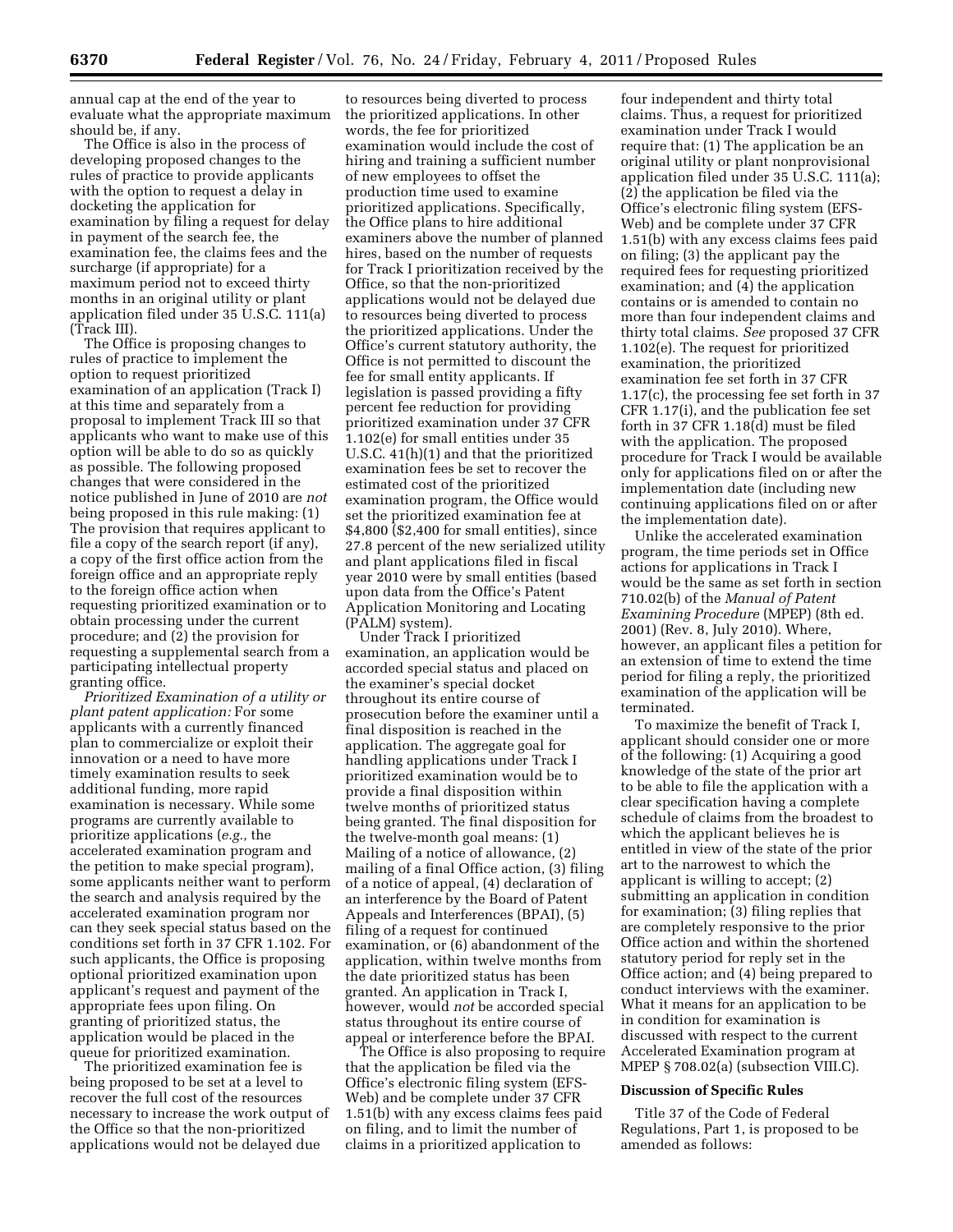*Section 1.17:* The Office is proposing optional prioritized examination (Track I) upon applicant's request and payment of a fee at the time of filing of the application, without meeting the requirements of the accelerated examination program (*e.g.,* examination support document). *See* proposed § 1.102(e). Section 1.17(c) is proposed to be amended to set the fee for filing a request for prioritized examination under § 1.102(e) at \$4,000.00.

*Section 1.102:* Section 1.102 is proposed to be revised to provide for the Track I procedure in which applicant has the option to request prioritized examination on the date the application is filed. Particularly, § 1.102(a) is proposed to be revised by adding a reference to paragraph (e) so that applications may be advanced out of turn for examination or for further action upon filing a request under proposed § 1.102(e). Proposed § 1.102(e) would be added to set forth the requirements for filing a request for prioritized examination, which would provide that a request for prioritized examination will not be granted unless: (1) The application is an original utility or plant nonprovisional application filed under 35 U.S.C. 111(a) filed via the Office's electronic filing system (EFS-Web), that is complete as defined by § 1.51(b), with any fees due under § 1.16 (the filing fee, search fee, examination fee, any applicable excess claims fee, and any applicable application size fee) paid on filing; (2) the request for prioritized examination, including the prioritized examination fee set forth in § 1.17(c), the processing fee set forth in § 1.17(i), and the publication fee set forth in § 1.18(d) are present upon filing; and (3) the application contains or is amended to contain no more than four independent claims, no more than thirty total claims, and no multiple dependent claims.

*Response to Comments:* The Office published a notice in June of 2010 inviting the public to submit written comments and participate in a public meeting to solicit public opinions on an initiative being considered by the Office to provide applicants with greater control over when their applications are examined and to promote greater efficiency in the patent examination process. *See Enhanced Examination Timing Control Initiative; Notice of Public Meeting,* 75 FR 31763 (June 4, 2010), 1355 *Off. Gaz. Pat. Office* 323 (June 29, 2010) (notice). The public meeting was held on July 20, 2010, in which members of the public made oral presentations. The Web cast and transcript of the meeting are available on the Office's Internet Web site

(*<http://www.uspto.gov>*) at *[http://](http://www.uspto.gov/patents/announce/3track.jsp) [www.uspto.gov/patents/announce/](http://www.uspto.gov/patents/announce/3track.jsp)  [3track.jsp.](http://www.uspto.gov/patents/announce/3track.jsp)* The Office received over fifty written comments from government agencies, intellectual property organizations, industry, law firms, individual patent practitioners and the general public. The Office has considered all of the public comments that were received. The comments germane to the changes being proposed in this notice (Track I) and the Office's responses to those comments are provided below.

*Comment 1:* One comment strongly urged that the Office conduct a voluntary pilot as a first step for implementing the three examination tracks and noted that collecting, analyzing, and publishing data on all aspects of the proposal is important for assessing the success of the program and making needed adjustments. Another comment stated that a thorough study of the three-track proposal is needed before adoption, including a study of the fees needed for Track I, expected applicant demand, Office resources needed, projected effects of Track I on other Office operations, examination quality, pendency, and operations management. A few comments encouraged a phased approach for implementation so that any unforeseen problems can be identified before full implementation. Another comment supported a pilot program with a cap as to the number of applications in which an applicant can elect prioritized examination under Track I, in order to keep costs manageable as demand is measured and resources grow, and with a percentage of these applications being reserved for small entities. The comment stated that this would allow the Office to better plan how many new examiners would be needed, and to add and train examiners in a controlled manner.

*Response:* The Office is initially limiting requests for prioritized examination under § 1.102(e) for applications to a maximum of 10,000 applications for the first year. Any requests filed after 10,000 proper requests have been received, will not be processed. This will permit the Office to proceed slowly and closely monitor the number of applications in the different tracks, gauging the ability of the Office to obtain sufficient resources to meet its goals. Elements of prioritized examination, including the ability to track applications and complete examination within accelerated time frames, have already been tested in a number of other programs such as the Accelerated Examination program and the Patent Prosecution Highway (PPH).

Unlike the Accelerated Examination program, which requires the filing of a petition and time spent on deciding the petition, there is no petition requirement for prioritized examination under § 1.102(e).

*Comment 2:* One comment stated that there is no present need to include design patent applications in the threetrack proposal and it would not work effectively with many foreign design protection systems (which do not have substantive examination) or the Hague Agreement. The comment stated that the expedited procedure for design patent applications (§ 1.155) is working very well. The comment suggested implementation of the Hague Agreement to achieve the best results for designs.

*Response:* The proposed rules do not apply to design applications. Design applications can be expedited under § 1.155. In addition, design applications are taken up for examination at a much quicker rate and do not have the same backlog concerns as other applications.

*Comment 3:* The majority of the comments supported having a track that permits an applicant to pay a fee and have examination of their application expedited.

*Response:* Consistent with the majority of the comments, the Office is proposing rule changes that include a prioritized examination track.

*Comment 4:* A few comments were opposed to having such a prioritized track. One comment stated that it rewards those applicants with money and that the patent system should continue to be a level playing field. Another comment stated that it would hurt independent inventors, it goes against historical traditions of the Office, and establishes a new cost barrier to rapid and effective patent protection. The comment stated that the Office should represent the interests of all American citizens and not just the wealthy. As an alternative, the comment suggested raising the patent application fees for all applicants by one hundred dollars. One comment suggested converting the Office to a governmentchartered private corporation and ending the practice of fee diversion.

*Response:* The Office will continue to provide low cost rapid patent protection to applicants through its Accelerated Examination Program. The Office will also continue to provide expedited examination for certain applications via its other existing programs such as the Green Technology Pilot Program or the Petition to Make Special procedure based on the applicant's age or health under § 1.102(c), which do not require a fee for the petition. The Office is simply providing an additional program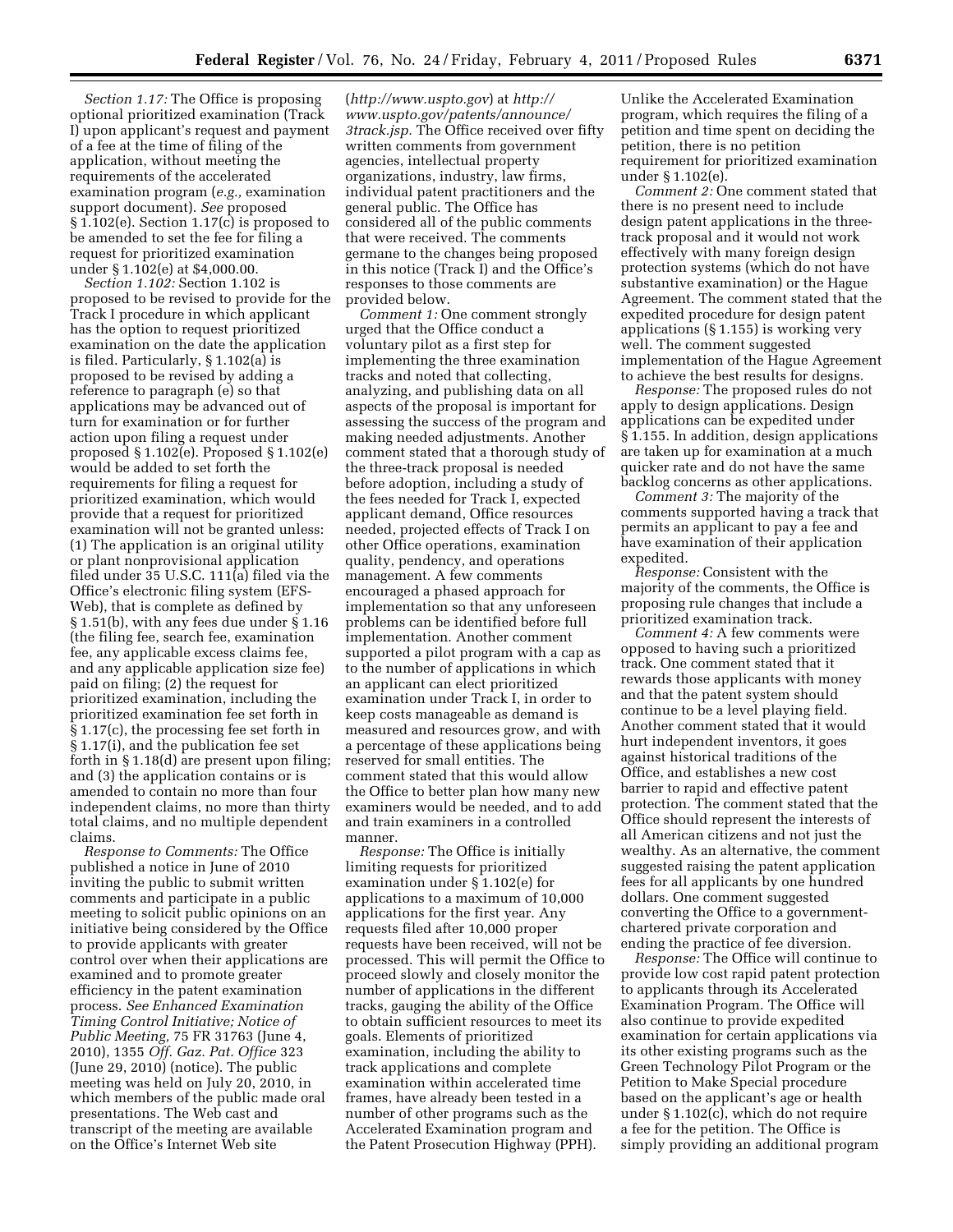under which applicants may obtain prioritized examination of an application. Applicants who cannot afford to or do not wish to pay the fees for prioritized examination and who also are not able to participate in any of the other programs for accelerating or expediting examination will still continue to receive examination of their applications in the same time frames as they would have without implementation of Track I. The suggestion that all patent application fees be increased by one hundred dollars is not within the statutory authority of the Office. The suggestion that the Office be converted to a government corporation is not germane to the request for comments and is also beyond the statutory authority of the Office.

*Comment 5:* Several of the comments that supported having a prioritized track raised concerns that the pendency of other applications would increase and questioned how the Office would be able to prevent examination of other applications from being delayed. The comments expressed concerns that resources would be diverted from examination of applications that are not accelerated. One comment questioned how the Office would be able to hire and retain the necessary examiners to avoid delays for other applications, given the problems with examiner hiring and retention. A few comments stated that the Office must institute safeguards to ensure that examination of other applications is not delayed, including meaningful metrics. A few comments wanted to know how the Office intends to measure whether the examination of other applications is adversely affected.

*Response:* The Office will continue to publish its anticipated hiring and pendency targets on the Office's Internet Web site. The prioritized examination fee is being proposed to be set at a level to recover the full cost of the resources necessary to increase the work output of the Office so that the non-prioritized applications would not be delayed due to resources being diverted to examine the prioritized applications. Specifically, the Office will use the revenue generated by the fees paid for Track I applications to hire a sufficient number of additional examiners above planned examiner hires to offset the production time used to examine prioritized applications. The ability of the Office to meet its goals for prioritized examination will be posted on the Office's Internet Web site on a quarterly basis at the work group level. *Comment 6:* Some comments that

supported having a prioritized track

were concerned about the fee. A few comments expressed concerns about the fee being set too high, which would limit access to the program. A few comments expressed concerns about the fee being set too low, which could challenge Office resources to timely examine other applications. Some comments stated that the fee must be used solely for cost recovery for the examination of Track I applications. A few comments raised concerns about fee diversion by Congress and indicated that it is critical that the fee for prioritized examination not be subject to fee diversion. Some comments indicated that the diversion of fees is problematic in determining what fees are appropriate. Some comments expressed concerns about the disproportionate impact on small entities and supported a fee reduction for small entities and micro entities, but recognized that the Office does not currently have the statutory authority to provide such a fee reduction. A few comments questioned how the fee would be set and requested that more detailed information be provided, including information on what the mechanism would be for ongoing assessment or adjustment of the fee.

*Response:* The Office is not setting the prioritized examination fee based on any perceived level of participation in Track I. The prioritized examination fee is being set based on the estimated average cost to the Office of performing the service, per 35 U.S.C.  $41(d)(2)$ . As discussed above, the Office plans to hire additional examiners above the number of planned hires based on the number of requests for Track I prioritization received by the Office. The Office is also setting an annual cap on the number of applications that can be granted prioritized examination in Track I to further ensure that the Office will be able to meet its goal of *providing a final disposition within twelve months of prioritized status being granted.* If the appropriations that the Office receives are not adjusted to reflect the projected fee revenue resulting from the prioritized examination program, then the Office will need to consider eliminating the program. The Office will monitor the program closely and will assess the prioritized examination fee on a regular basis and make any needed adjustments through the rule making process. The Office will also continue to seek additional fee setting authority that would allow it to provide for a small entity fee reduction for the fee for prioritized examination.

*Comment 7:* Some comments supported having a single queue for examination of all applications that are

accelerated or prioritized, while some comments were opposed to having such a single queue. Some comments that supported a single queue identified simplicity and administrative efficiency as the reasons. The comments that opposed a single queue primarily focused on the different requirements for the different programs. One comment stated that it seemed unfair to treat applications filed under the Patent Prosecution Highway (PPH) or the Petition to Make Special procedure (Accelerated Examination) the same as applications filed under Track I or the Project Exchange program since applicants under the PPH program or the Petition to Make Special program (Accelerated Examination) have incurred the greater burden in preparing their applications and thus these applications should be placed in separate queues. One comment stated that applications expedited for reasons of infringement should have precedence over applications expedited merely for policy grounds, such as green technology. One comment suggested unifying the programs to provide an extendable three-month time period for replies by applicant. One comment raised concerns about the PPH fee being reinstated if the programs are integrated. One comment wanted to know how the Office would be able to determine the additional examiner workload attributable to Track I applications if there is a single queue. One comment suggested that the Office consider combining all prioritized applications into a single program, not just a single queue, and provide waivers to accommodate variations. One comment requested clarification on whether all applications in the queue are handled on an expedited basis for all stages of prosecution.

*Response:* In view of the mixed comments and the different goals of the different programs, the Office is not proposing to provide a single queue in this notice. The Office will continue to monitor the various programs. If prioritized examination under § 1.102(e) is requested on filing with an application, the examination will be expedited until a final disposition is reached (*e.g.,* the filing of a request for continued examination or a notice of appeal) or the prioritized examination of the application is terminated. Regarding the other programs, the Office has posted a comparison chart of domestic acceleration initiatives on the Office's Internet Web site that identifies to what extent applications in each program are accelerated or expedited. *See [http://](http://www.uspto.gov/patents/process/file/) [www.uspto.gov/patents/process/file/](http://www.uspto.gov/patents/process/file/)*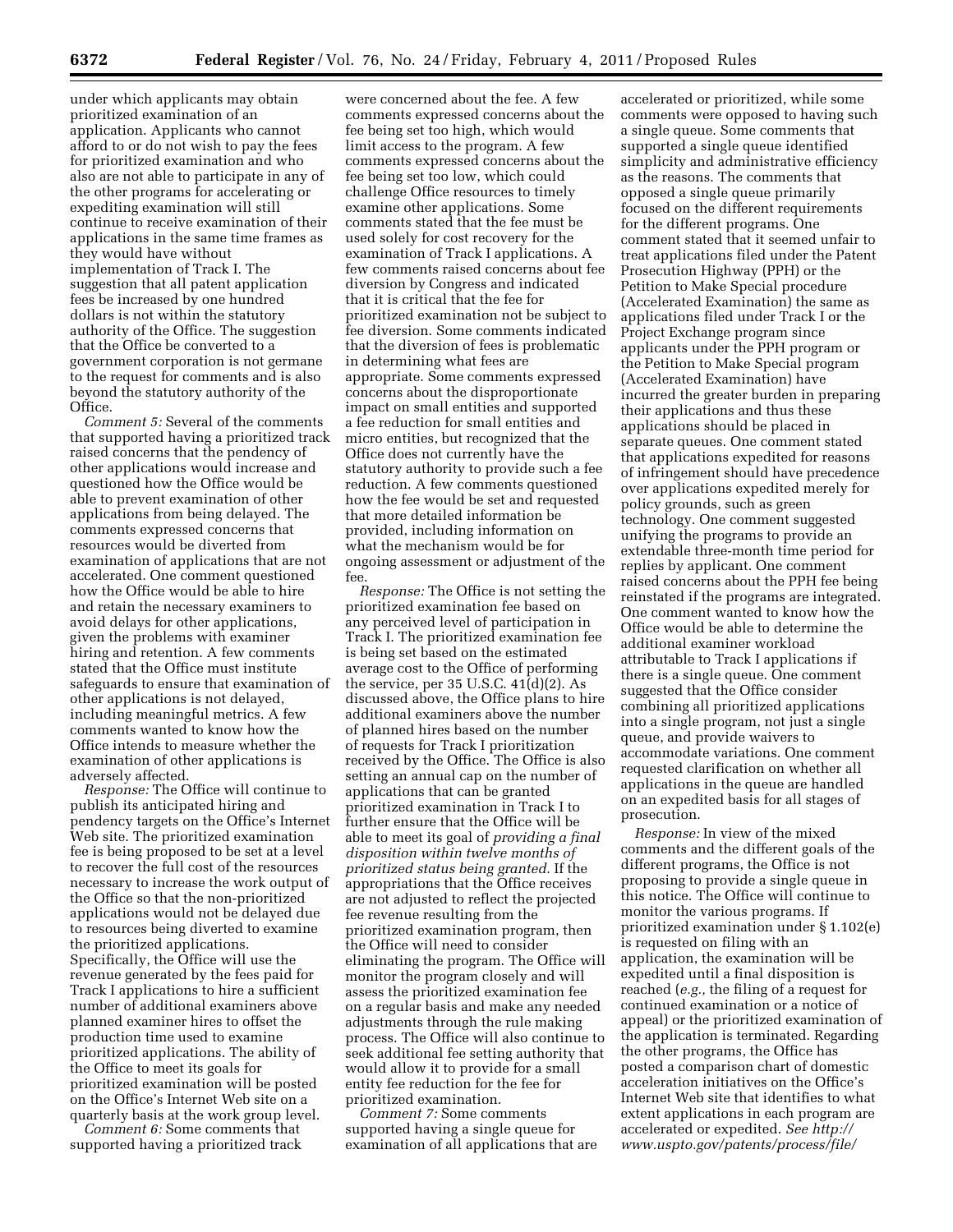*accelerated/comp*\_*chart*\_*dom*\_*accel.pdf.*  For information on the PPH program, *see [http://www.uspto.gov/patents/](http://www.uspto.gov/patents/init_events/pph/index.jsp) init*\_*[events/pph/index.jsp.](http://www.uspto.gov/patents/init_events/pph/index.jsp)* 

*Comment 8:* Some comments supported requiring an applicant who requested prioritized examination to pay the required fee again on filing of a request for continued examination, while other comments stated that a single fee should be sufficient to have prioritized examination throughout the pendency of the application. One comment stated that the Office would need to justify that there is an additional cost to the Office which is not covered by the fee that was paid with the original request for prioritized examination. A few comments indicated that the initial fee should be sufficient to cover the first request for continued examination, but applicants should have to pay the required fee again on filing of any subsequent requests for continued examination if prioritized examination is still desired. A few comments supported requiring a fee for the additional cost of prioritization for the request for continued examination, but questioned whether the fee should be equal to the initial fee.

*Response:* The proposed fee for prioritized examination of an application does not take into account the additional costs incurred by the Office when a request for continued examination is filed in an application. Therefore, the prioritized examination of the application will be terminated if a request for continued examination is filed. The Office is considering a *sui generis* practice for prioritized applications under which an applicant may file a single submission after final for a fee with the next action being made final if the submission does not place the application in condition for allowance.

*Comment 9:* Several comments supported prioritized examination being available at any time during examination or appeal to the BPAI. Several comments indicated that the ability to prioritize an application on appeal was important. One comment that supported the ability to file a request at the appeal stage raised concerns about causing delays in other appeals, particularly those appeals that may have been pending a long time, and suggested implementing a transition period where appeals whose resolution is imminent would remain at the front of the queue. One comment questioned whether the fee would be less if the request for prioritized examination is submitted after a substantial amount of examination has occurred. One comment supported the ability to

transition in and out of Track I at applicant's discretion at any time during prosecution.

*Response:* The proposed fee for prioritized examination of an application does not take into account the additional costs incurred by the Office when an appeal is filed in an application. Therefore, the prioritized examination of the application will be terminated in an application on appeal upon filing of a notice of appeal to the BPAI. The Office is considering a prioritized appeals process.

*Comment 10:* Several comments were opposed to limiting the the number of claims permitted in a prioritized application, while some comments supported limiting the number of claims. One comment supported the Office's proposed limit of four independent claims and thirty total claims as providing sufficient flexibility for applicants. A few comments suggested that the Office consider a lower limit of three independent claims and twenty total claims. A few comments suggested that the Office consider up to six independent claims and forty total claims. One comment suggested that the Office consider different fees for applications of different sizes. One comment that was opposed to limiting the number of claims suggested an additional prioritization surcharge for each excess independent and dependent claim. Another comment suggested that the Office consider a steeper claim fee structure or a tiered claim fee structure for Track I applications. One comment stated that additional surveys or studies should be conducted to ascertain whether the proposed limit on claims is proper. A few comments that supported a limit stated that the Office should perform a cost analysis to determine the relationship between the claim count and the corresponding costs of examination of prioritized applications before specifying a limit on the number of claims. Another comment that expressed concerns about the proposed limitation specifically requested that the Office consider the impact of the proposed limitation on small entities, provide additional information regarding how the Office arrived at the proposed limitation of four independent claims and thirty total claims, and seek comments from small entities on the proposed limitation.

*Response:* The Office is proposing that Track I applications be limited to four independent claims and thirty total claims. The Office has experience expediting examination under the Accelerated Examination program, which has a limit of three independent

claims and twenty total claims. The Office recognizes that many applicants have expressed concerns regarding a limit of three independent claims and twenty total claims as not being sufficient in all cases. At the same time, the Office is aware from its experience in other programs that there does need to be some limit on the number of claims in order for the Office to be able to satisfy its goals for prioritized examination. Thus, the Office is proposing that an application must be limited to no more than four independent and thirty total claims to be eligible for prioritized examination.

*Comment 11:* Some comments were opposed to having other requirements for use of the prioritized track such as limiting the use of extensions of time, while some comments supported limiting the use of extensions of time. Some comments suggested that if an applicant does request an extension of time in a prioritized application, then the application should simply be removed from the prioritized examination (Track I). One comment suggested that the Office consider permitting extensions of time but imposing higher extension fees for Track I applications. One comment stated that the Office should consider setting reduced shortened statutory time periods for replies to Office actions such as one month, with the applicant having the ability to pay for up to a five-month extension of time. One comment opposed shortening deadlines to reply to Office communications or requiring additional information such as an examination support document. One comment stated that any additional requirements should not be punitive in nature.

*Response:* The Office will not prohibit the use of extensions of time for applications that have been granted prioritized examination under proposed § 1.102(e) *per se.* Where, however, an applicant files a petition for an extension of time to extend the time period for filing a reply, the prioritized examination of the application will be terminated.

*Comment 12:* Some comments were opposed to early publication of applications in Track I, while some comments supported it. One comment indicated that early publication should be at applicant's option. A few comments indicated that early publication could affect applicant's ability to file patent applications on related inventions and thus this would discourage applicants from using Track I. A number of comments supported eighteen-month publication of applications for all three tracks.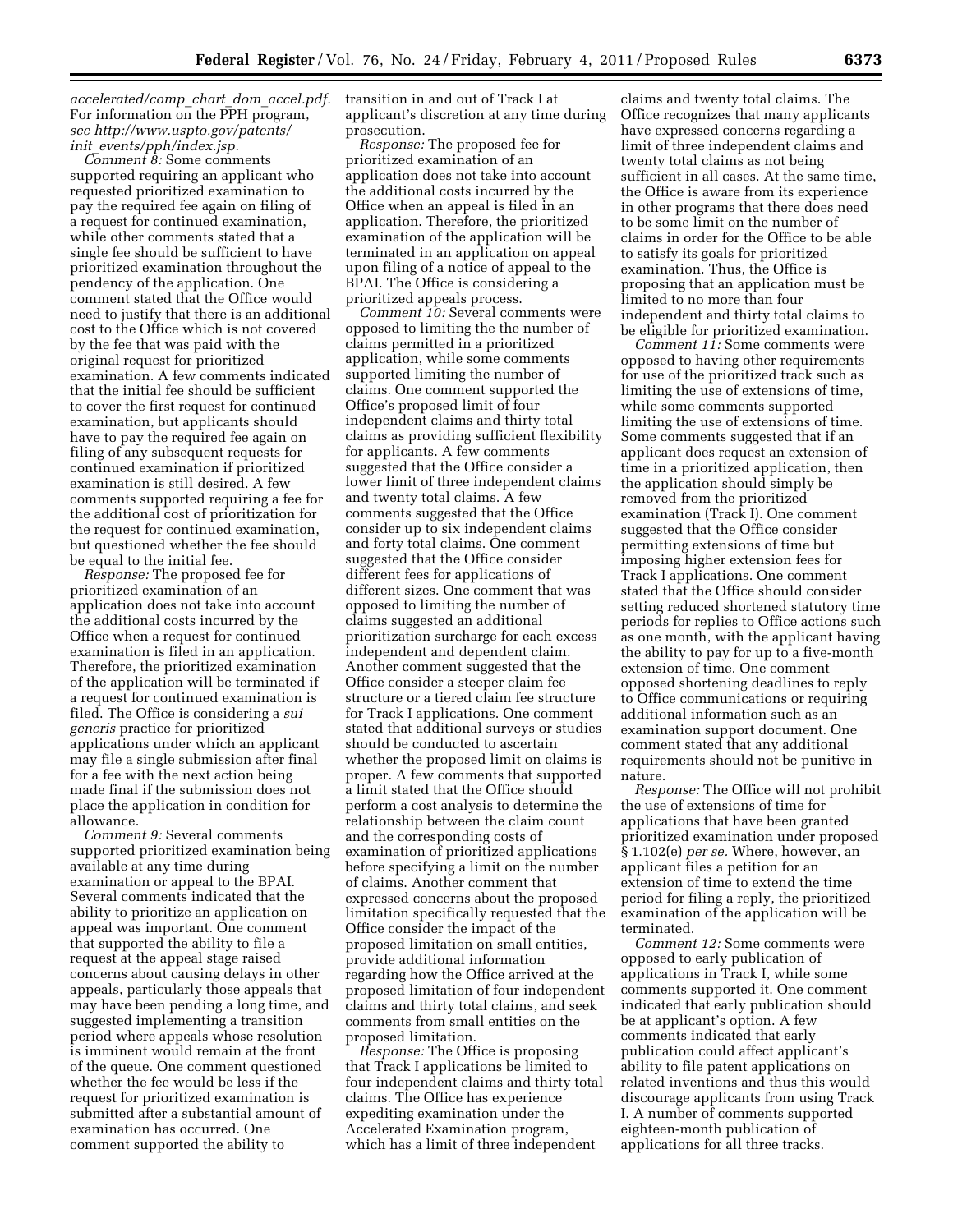*Response:* The Office is not proposing to require early publication of applications in Track I. An applicant may, however, request early publication of an application in Track I, if desired. Furthermore, an applicant may request nonpublication under 35 U.S.C. 122(b)(2)(B)(i) of an application in Track I if the applicant can make the certification required by 35 U.S.C. 122(b)(2)(B)(i) and § 1.213(a).

*Comment 13:* One comment questioned whether final disposition for the twelve-month goal means final rejection or allowance, or issuance or abandonment.

*Response:* The final disposition for the twelve-month goal means: (1) Mailing of a notice of allowance, (2) mailing of a final Office action, (3) filing of notice of appeal, (4) declaration of an interference by the BPAI, (5) filing of a request for continued examination, or (6) abandonment of the application, within twelve months from the date prioritized status has been granted. The goal is an aggregate goal for all prioritized applications. The Office plans to post data at the work group level on the Office's Internet Web site that will show whether or not the Office is making its goals. As discussed previously, the prioritized examination of the application will be terminated if applicant files a petition for an extension of time to extend the time period for filing a reply.

*Comment 14:* A few comments questioned whether the Office will refund or at least partially refund the fee if the Office is not able to meet its obligations and prioritization does not occur. One comment suggested that a better tracking and monitoring system is needed for accelerated applications. One comment suggested that the system should have prioritized printing once a notice of allowance is mailed. One comment questioned whether the Office would grant a partial refund for applicants who request prioritized examination and then opt out.

*Response:* The Office will not refund the fee required for requesting prioritized examination under § 1.102(e). The twelve-month time period to final disposition is an aggregate goal of the Office for the examination of all Track I applications. The fact that the Office in a particular application did not meet the goal would not entitle the applicant to a refund. It should also be noted that applicants will have received advancement of examination even if the goals are not met. In addition, even if the prioritized examination of the application is terminated, the Office will not refund the fee. The prioritized examination fee

would not be a fee paid by mistake. Rather, it would simply be a change in purpose on the part of the applicant after payment of the fee. Therefore, the Office would not have the authority to refund the fee under 35 U.S.C. 42(d). As with other applications that have been made special, applications that have been prioritized under § 1.102(e) will be prioritized in the patent publication process. The Office is working on improvements to its tracking and monitoring system as part of its Patents End-to-End Information Technology (IT) project.

*Comment 15:* A few comments were concerned about the availability of prior art for applications in Track I and stated that there may be an adverse effect on quality if examination occurs before certain prior art becomes available, such as applications published at eighteen months. One comment questioned how the Office would ensure that potential prior art that is not yet available to the public be taken into consideration. One comment indicated that the one-year provision for interferences (in 35 U.S.C. 135(b)(1)) would give patents granted earlier under Track I unfair advantages and stated that it would be difficult to justify Track I as long as the U.S. is a first-to-invent country.

*Response:* The Office currently examines applications where potential prior art is not yet available. For example, during examination of an application, the examiner may have knowledge of an unpublished application that may soon be published or patented, and that would be available as prior art in the application under examination upon publication or patenting. In these situations, the Office may suspend an application that is otherwise allowable until the prior art reference becomes available. Furthermore, when a Track I application is being allowed, the examiner would conduct a search of unpublished applications for interference purposes. Applicants must copy claims from a U.S. patent or U.S. patent application within one year under 35 U.S.C. 135(b). Issuing patents earlier as a result of Track I will encourage earlier resolution of interference situations, which would be to the public's benefit. This, of course, assumes that the Office failed to suspend the application that issued as a patent to await the prior art reference.

*Comment 16:* A few comments questioned whether all of the provisions of the proposal would be implemented prospectively and thus only apply to applications filed on or after the implementation date or whether any of the provisions, such as prioritized examination, would be available for all

pending and future applications. Another comment questioned whether continuing applications would be eligible for Track I, whether this would depend on whether the parent application was filed after the implementation date, and whether the parent application was in Track I. One comment questioned whether additional examiners for Track I would need to be hired before the program can be implemented. Another comment supported the availability of Track I for reissue applications and continuing applications.

*Response:* The provisions will be available only for applications (including new continuing applications) filed on or after the date of implementation. Track I will not be available for reissue applications since reissue applications are already treated as special applications. *See* MPEP § 1442. Additional examiners for Track I will not need to be hired before the program can be implemented.

*Comment 17:* One comment suggested that the Office consider techniques to encourage compact prosecution for applications in Track I such as providing an incentive for the use of interviews, liberalizing after-final practice, and offering incentives to encourage applicants to reply more promptly. A few comments were concerned about maintaining examination quality for Track I applications. One comment suggested that Track I include measures to maintain high quality examination such as mandatory examiner interviews before a first Office action, required information disclosure statement (IDS) submissions, examination only by primary examiners or supervisory patent examiners, specialized examiner training for fast track processing, incentives for final resolution of the application, extension of the period in § 1.99 for a third party to submit references after publication to four months, and clear instructions for applicants including detailed guidelines. One comment emphasized that the level of review for Track I applications should be the same as other applications and the record should be complete, notwithstanding the accelerated time frame. A few other comments also supported providing for an examiner interview prior to a first Office action in Track I applications at applicant's option.

*Response:* The Office has been encouraging compact prosecution techniques in all applications and emphasizing the importance and use of interviews over the past few years. It is noted that the suggestion regarding after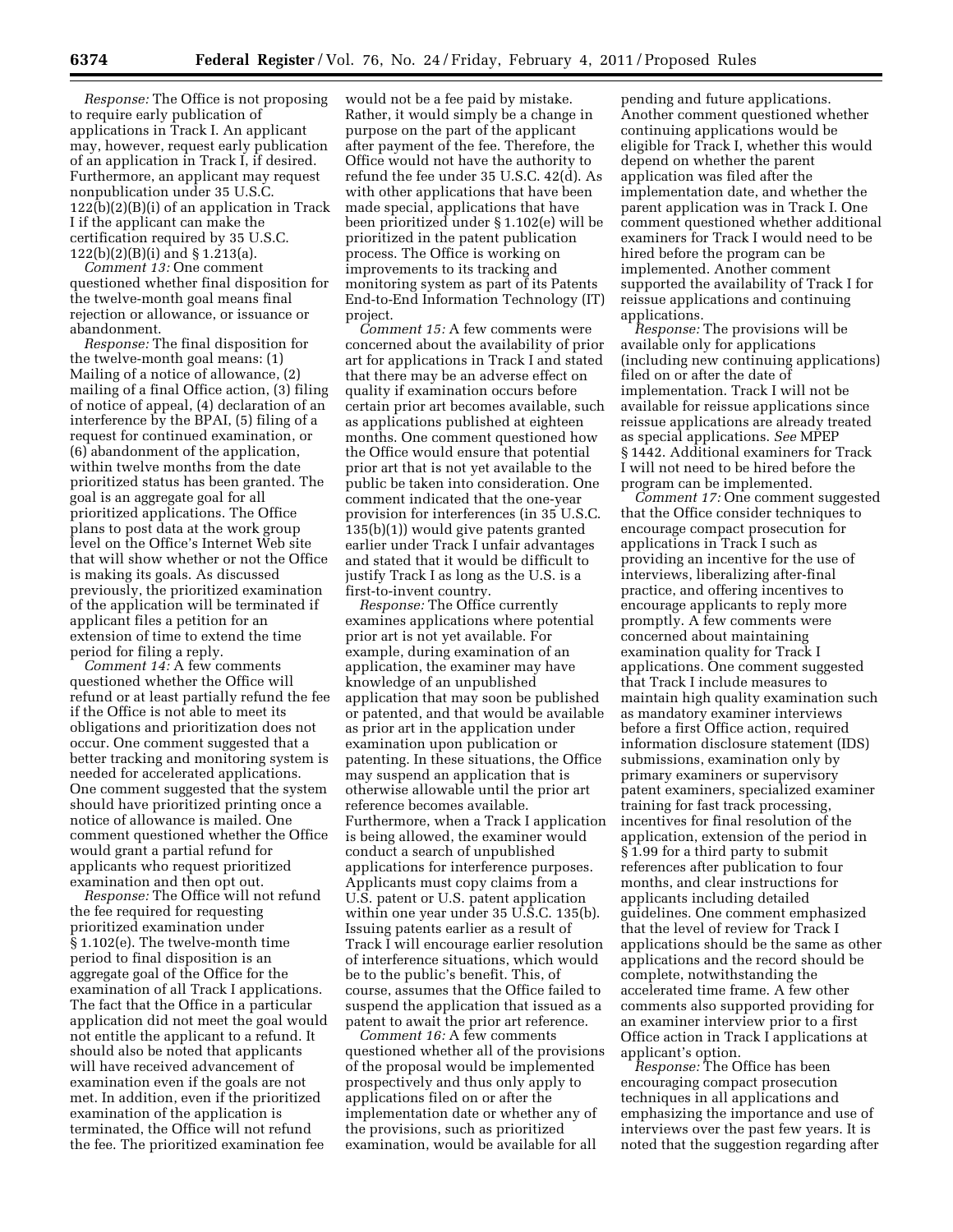final practice would likely increase the number of Office actions and not encourage applicants to present the best reply after the first Office action, which would extend the examination process and make it less likely that the Office would be able to meet its goals. Furthermore, as discussed previously, the Office is considering a *sui generis*  practice for prioritized applications under which an applicant may file a single submission after final for a fee with the next action being made final if the submission does not place the application in condition for allowance. The level of review for Track I applications will be the same as for other applications and examiners will be expected to make the record complete and provide the same high quality examination as they do for other applications. It is noted that there does not appear to be any need as a result of implementation of Track I to increase the time period in § 1.99 for a third party to submit references after publication.

*Comment 18:* One comment suggested a bidding system for Track I in which patent applicants could bid on their place in line, with the highest bids being given the highest priority, which could create a large increase in fee payments and a surplus of resources which could be used to decrease the time for other applications to be examined. Another comment suggested having a nominal fee for Track I, instead of a substantial fee, and permitting any business entity to have a certain number of Track I applications per year, which would keep the number and costs down.

*Response:* The Office does not have the statutory authority to implement the suggested bidding system. Likewise, the Office does not have the authority to set a nominal fee for requesting prioritized examination. The Office only has the statutory authority to establish fees to recover the estimated average cost of performing the service.

#### **Rulemaking Considerations**

*A. Regulatory Flexibility Act:* For the reasons set forth herein, the Deputy General Counsel for General Law of the United States Patent and Trademark Office has certified to the Chief Counsel for Advocacy of the Small Business Administration that changes proposed in this notice will not have a significant economic impact on a substantial number of small entities. *See* 5 U.S.C. 605(b).

This notice proposes changes to implement an optional prioritized examination process. The primary impact of the change on the public is that applicants will have the option to

request prioritized examination by paying appropriate fees, filing a complete application via the Office's electronic filing system (EFS–Web) with any filing and excess claims fees due paid on filing, and limiting their applications to four independent claims and thirty total claims. No applicant is required to employ this optional prioritized examination process to obtain examination of his or her application under the current procedures for examination of an application for patent, or to obtain a patent provided that the application meets the current conditions for the applicants to be entitled to a patent. In addition, the availability of this prioritized examination process will not have any negative impact on any applicant who elects not to request the prioritized examination process. Therefore, the changes proposed in this notice will not have a significant economic impact on a substantial number of small entities.

*B. Executive Order 12866 (Regulatory Planning and Review):* This rule making has been determined to be significant for purposes of Executive Order 12866 (Sept. 30, 1993).

*C. Executive Order 13132 (Federalism):* This rule making does *not*  contain policies with federalism implications sufficient to warrant preparation of a Federalism Assessment under Executive Order 13132 (Aug. 4, 1999).

*D. Executive Order 13175 (Tribal Consultation):* This rule making will *not:* (1) Have substantial direct effects on one or more Indian tribes; (2) impose substantial direct compliance costs on Indian tribal governments; or (3) preempt tribal law. Therefore, a tribal summary impact statement is not required under Executive Order 13175 (Nov. 6, 2000).

*E. Executive Order 13211 (Energy Effects):* This rule making is not a significant energy action under Executive Order 13211 because this rule making is not likely to have a significant adverse effect on the supply, distribution, or use of energy. Therefore, a Statement of Energy Effects is not required under Executive Order 13211 (May 18, 2001).

*F. Executive Order 12988 (Civil Justice Reform):* This rule making meets applicable standards to minimize litigation, eliminate ambiguity, and reduce burden as set forth in sections 3(a) and 3(b)(2) of Executive Order 12988 (Feb. 5, 1996).

*G. Executive Order 13045 (Protection of Children):* This rule making does not concern an environmental risk to health or safety that may disproportionately

affect children under Executive Order 13045 (Apr. 21, 1997).

*H. Executive Order 12630 (Taking of Private Property):* This rule making will not effect a taking of private property or otherwise have taking implications under Executive Order 12630 (Mar. 15, 1988).

*I. Congressional Review Act:* Under the Congressional Review Act provisions of the Small Business Regulatory Enforcement Fairness Act of 1996 (5 U.S.C. 801 *et seq.*), prior to issuing any final rule, the United States Patent and Trademark Office will submit a report containing the final rule and other required information to the U.S. Senate, the U.S. House of Representatives and the Comptroller General of the Government Accountability Office. The changes in this notice are not expected to result in an annual effect on the economy of 100 million dollars or more, a major increase in costs or prices, or significant adverse effects on competition, employment, investment, productivity, innovation, or the ability of United States-based enterprises to compete with foreignbased enterprises in domestic and export markets. Therefore, this notice is not expected to result in a "major rule" as defined in 5 U.S.C. 804(2).

*J. Unfunded Mandates Reform Act of 1995:* The changes proposed in this notice do *not* involve a Federal intergovernmental mandate that will result in the expenditure by State, local, and tribal governments, in the aggregate, of 100 million dollars (as adjusted) or more in any one year, or a Federal private sector mandate that will result in the expenditure by the private sector of 100 million dollars (as adjusted) or more in any one year, and will not significantly or uniquely affect small governments. Therefore, no actions are necessary under the provisions of the Unfunded Mandates Reform Act of 1995. *See* 2 U.S.C. 1501 *et seq.* 

*K. National Environmental Policy Act:*  This rule making will not have any effect on the quality of environment and is thus categorically excluded from review under the National Environmental Policy Act of 1969. *See*  42 U.S.C. 4321 *et seq.* 

*L. National Technology Transfer and Advancement Act:* The requirements of section 12(d) of the National Technology Transfer and Advancement Act of 1995 (15 U.S.C. 272 note) are not applicable because this rule making does not contain provisions which involve the use of technical standards.

*M. Paperwork Reduction Act:* This rulemaking is proposed to implement an optional prioritized examination process. The primary impact of the